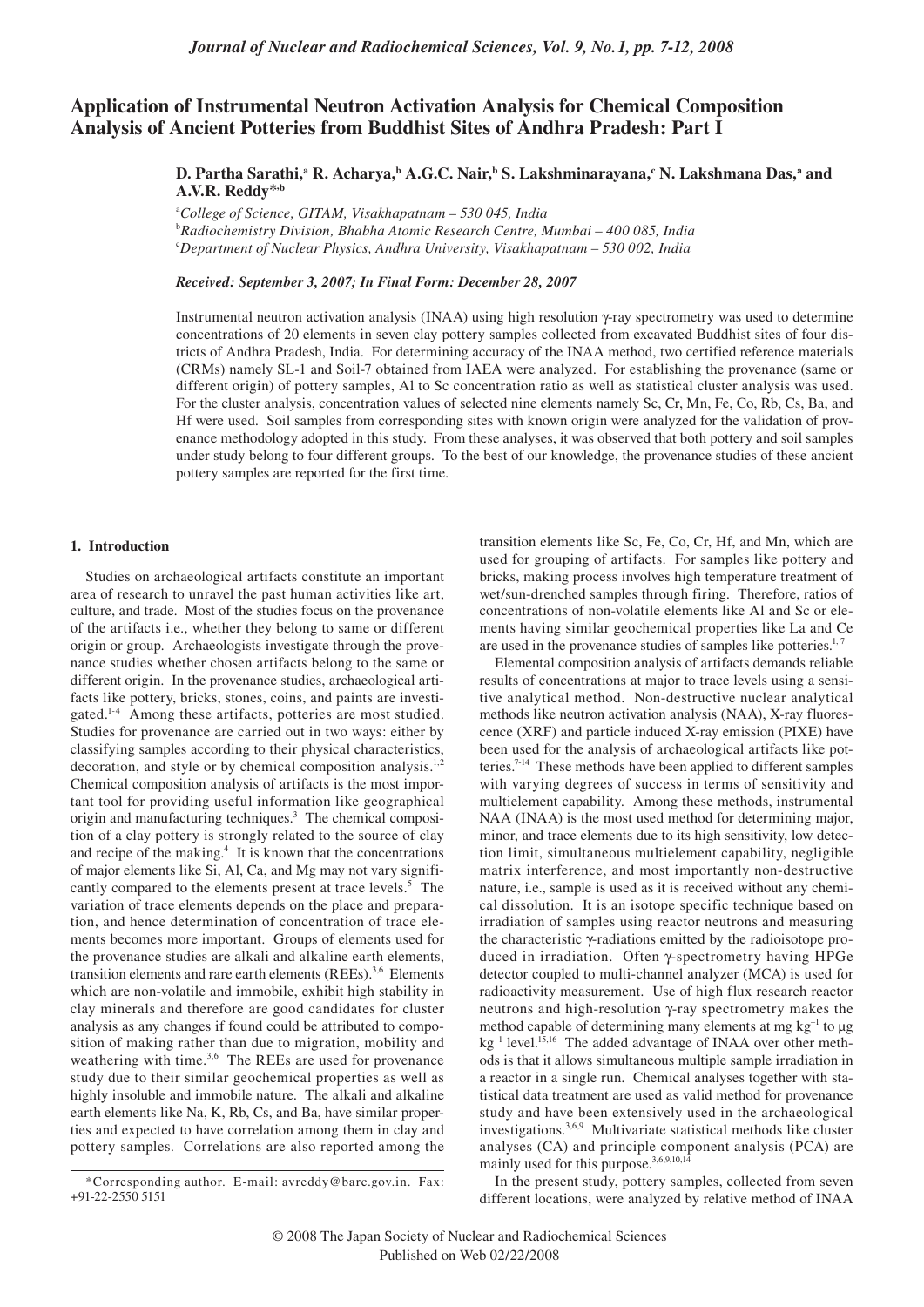for their elemental concentrations. IAEA CRMs SL-1 and Soil-7 were analyzed to evaluate the accuracy of the method. Concentrations of 20 elements which include Al, alkali, alkaline earth, and transition elements were used for grouping of the pottery samples. Elemental ratios of Al and Sc in pottery samples were used for the preliminary grouping. Statistical cluster analysis was carried out using concentrations of nine key elements (Rb, Cs, Ba, Sc, Cr, Mn, Fe, Co, and Hf) for establishing the provenance of pottery samples under investigation. Similar studies were carried out for seven soil samples collected from corresponding sites of potteries as a method validation of the adopted provenance study, since soil samples origin was known a priori.

# **2. Experimental**

**2.1. Sample collection sites.** Although archaeologists so far have identified more than one hundred and forty Buddhist sites in Andhra Pradesh, ranging in date from pre-Asoka (4<sup>th</sup> -3<sup>rd</sup> century BC) to Vishnukundin times  $(4<sup>th</sup> – 5<sup>th</sup>$  century AD), stretching from Dantapuram in the North to Nandalur in the South and Kotilingala in the West to Bhattiprolu in the East of Andhra Pradesh, India,<sup>17</sup> initially only seven important sites were selected. These are excavated Buddhist sites along the sea coast of Visakhapatnam, Srikakulam, and other nearby places of Andhra Pradesh, India. The location map of the sites is shown in Figure 1 and additionally, the names of the places and geological coordinates are given in Table 1.

**2.2. Collection of samples.** The samples were collected under the supervision of personnel from the Department of Archaeology and Museums, Government of Andhra Pradesh, India. Pottery samples of different shapes, with length of 6–15 cm weighing about  $250$  g – 1 kg were collected from the above sites. Pottery samples were washed off sticking soil, if any, with water, wiped with soft cloth and sealed in a clean polythene bag with a label. To examine the possibility of correlation of pottery results with soil or clay, sub surface soil samples (about 1 kg) were collected from a depth of about 10 cm. Soil samples were sun drenched, pebbles were removed and then sealed in clean polythene bags.

**2.3. Sample preparation and irradiation.**The samples were powdered using agate pestle and mortar. The samples were dried at 105 °C in a hot air oven for about 24 h to remove any moisture content. Sample masses used were in the range of 75–150 mg. Samples were heat-sealed using polythene sheets. Samples were irradiated for 7 h in E8 irradiation position of swimming pool type APSARA research reactor, Bhabha Atomic Research Centre (BARC), Mumbai for medium and long-lived activation products. The thermal neutron flux at this position was of the order of  $5 \times 10^{11} \text{ cm}^{-2} \text{s}^{-1}$ . Short irradiations of 1 min duration with samples of ~10 mg mass were carried out using the pneumatic carrier facility (PCF) of Dhruva research reactor, BARC for the activation products whose halflives are in the range of 2 min – 3 h. The thermal neutron flux



Figure 1. Location map of collection sites of pottery and soil samples.

at this position was of the order of  $5 \times 10^{13}$  cm<sup>-2</sup>s<sup>-1</sup>. The International Atomic Energy Agency (IAEA) certified reference material (CRM) SL-3 (Lake Sediment) was used as a multielement comparator. Samples along with the multielement comparator were irradiated in different batches. The control samples, CRMs SL-1 and Soil-7 were prepared and irradiated along with multielement comparator in the similar way to that of samples.

**2.4. Radioactive assay and calculation of concentration.**  After appropriate cooling, irradiated samples were mounted on Perspex plates and the radioactive assay was carried out using a 40% relative efficiency HPGe detector coupled to MCA with 8k conversion gain. The detector system had a resolution of 2.0 keV at 1332 keV  $\gamma$ -ray of <sup>60</sup>Co. The irradiated samples, comparator standard and control samples were counted in identical geometry with respect to the detector. Depending on the half-lives of radioisotopes, elements were divided into three groups. The first group contained short-lived isotopes of elements like Al, Ca, Mn, Ti, and V. The second group contained medium-lived isotopes of As, Br, Na, K, and Ga, and the third group contained long-lived isotopes of 10 elements like Fe, Cr, Sc, Cs, Hf, and Rb. Measurement times were 60–1800 s for short as well as medium-lived activation products and 2–20 h for medium and long lived products. The measurement of the radioactivity of first group isotopes was made within 3 min after the end of irradiation. Whereas for second and third groups of elements, measurements began after 1 day cooling

**TABLE 1: Name and coordinates of sites chosen for pottery and soil samples**

| S.N. | <b>ID</b> of Pottery | ID of Soil | Site          | Location (Town/District) | Latitude         | Longitude |
|------|----------------------|------------|---------------|--------------------------|------------------|-----------|
|      | $P-1$                | $S-1$      | Dantapuram    | Srikakulam               | 18.15 N          | 84.14 E   |
| 2    | $P-2$                | $S-2$      | Jagathipadu   | Srikakulam               | 18.28 N          | 84.28 E   |
| 3    | $P-3$                | $S-3$      | Pavuralakonda | Visakhapatnam            | 17.53 N          | 83.30 E   |
| 4    | $P-4$                | $S-4$      | Thotlakonda   | Visakhapatnam            | 17.15 N          | 83.23 E   |
| 5    | $P-5$                | $S-5$      | Bavikonda     | Visakhapatnam            | 17.14 N          | 83.25 E   |
| 6    | P-6                  | $S-6$      | Boppikonda    | Tuni                     | $17.21\text{ N}$ | 82.35 E   |
| ⇁    | $P-7$                | $S-7$      | Gullacholangi | Kakinada                 | 16.57 N          | 82.15 E   |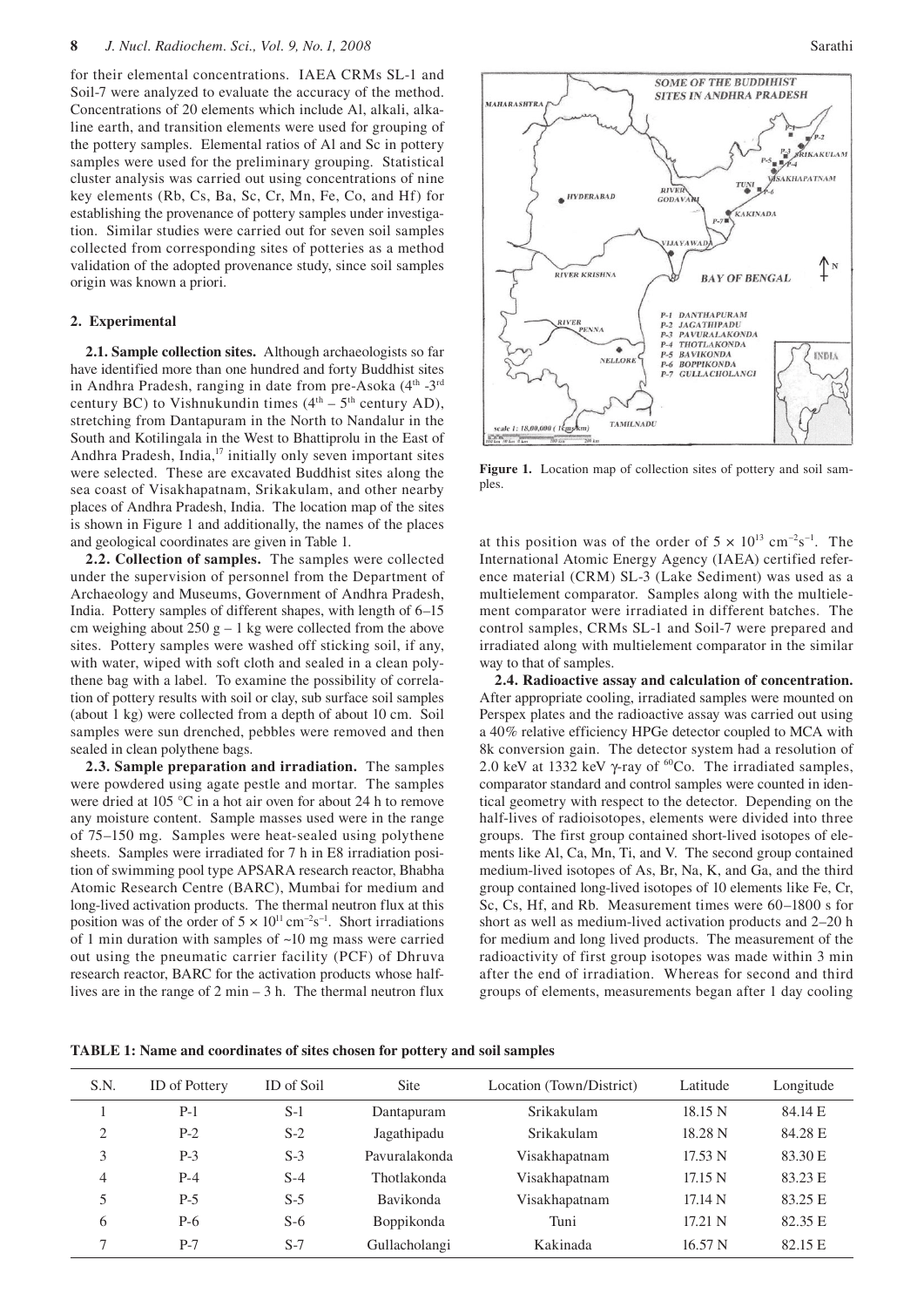period. The peak areas were evaluated using peak fit software called PHAST, developed at our institute.18 Relative method of NAA was used for the calculation of concentrations with an IAEA CRM, SL-3 as reference standard.

## **3. Results and Discussion**

The relevant nuclear data were taken from the literature.<sup>19,20</sup> The concentrations of 20 elements determined from four replicate experiments in all samples and CRMs. The percentage deviations of the determined concentrations in IAEA CRMs SL-1 and Soil-7 are within  $\pm 8\%$ . The determined values were in good agreement with their certified or information values. Z-score values in these CRMs were found to be in the range of -2.0 to 1.8, which are found to be well below the accepted value  $of +3$ .

Results of the elemental concentrations in soil and pottery

samples are given in Tables 2 and 3, respectively. Concentrations of major elements Al, Fe, Ti, K, Na, Mn, and Ba are in the range of 8.0 to 0.03% whereas other elements are in the mg  $kg^{-1}$  range. The uncertainties reported in these two tables are due to standard deviations at  $\pm 1\sigma$  confidence level arrived from four independent sample analysis and are within 10%.

Range, grand mean and % RSD of concentrations for different elements in all the seven pottery samples were calculated and are given in Table 4. This table also gives similarly evaluated data for seven soil samples. It is observed that the mean concentrations of As, Br, Ga, Co Hf, Cs, Cr, and Sc in potteries are lower than soil samples. Concentrations of rest of the 12 elements in pottery samples are either higher or comparable to that of soil samples. The %RSD concentrations of all elements of seven pottery samples (column 6, Table 4) vary in the range of 11–80%. Similarly, the %RSD of concentrations of all ele-

**TABLE 2: Concentrations (mg kg<sup>-1</sup> unless mg g<sup>-1</sup> is indicated) of elements in seven soil samples** 

| Elements | $S-1$           | $S-2$           | $S-3$           | $S-4$           | $S-5$           | $S-6$           | $S-7$           |
|----------|-----------------|-----------------|-----------------|-----------------|-----------------|-----------------|-----------------|
| $Na*$    | $2.1 \pm 0.1$   | $3.40 \pm 0.08$ | $1.42 \pm 0.11$ | $1.22 \pm 0.11$ | $1.10 \pm 0.11$ | $2.05 \pm 0.12$ | $6.20 \pm 0.06$ |
| $Al^*$   | $57.5 \pm 2.2$  | $81.6 \pm 1.8$  | $78.6 \pm 1.6$  | $84.6 \pm 1.8$  | $73.4 \pm 1.7$  | $80.3 \pm 2.0$  | $34.6 \pm 2.6$  |
| $K^*$    | $13.5 \pm 0.4$  | $11.3 \pm 0.8$  | $11.8 \pm 0.7$  | $12.5 \pm 0.5$  | $12.0 \pm 0.6$  | $11.0 \pm 0.8$  | $11.7 \pm 0.7$  |
| Sc       | $8.1 \pm 0.4$   | $10.8 \pm 0.4$  | $20.2 \pm 0.3$  | $21.6 \pm 0.3$  | $19.2 \pm 0.3$  | $26.7 \pm 0.2$  | $21.9 \pm 0.3$  |
| Ti*      | $5.31 \pm 0.24$ | $5.62 \pm 0.24$ | $7.8 \pm 0.2$   | $6.20 \pm 0.32$ | $6.20 \pm 0.32$ | $4.90 \pm 0.33$ | $3.10 \pm 0.34$ |
| V        | $47.2 \pm 4.2$  | $44.8 \pm 4.4$  | $120.0 \pm 2.5$ | $97.9 \pm 3.5$  | $81.0 \pm 3.9$  | $85.5 \pm 3.8$  | $53.1 \pm 4.1$  |
| Cr       | $64.8 \pm 3.2$  | $60.2 \pm 3.8$  | $174.6 \pm 2.2$ | $185.0 \pm 2.0$ | $193.0 \pm 1.8$ | $81.7 \pm 2.4$  | $46.4 \pm 4.4$  |
| $Mn^*$   | $0.53 \pm 0.04$ | $0.77 \pm 0.03$ | $1.36 \pm 0.02$ | $0.96 \pm 0.03$ | $0.95 \pm 0.03$ | $2.10 \pm 0.05$ | $0.33 \pm 0.15$ |
| $Fe*$    | $28.2 \pm 1.1$  | $27.9 \pm 1.0$  | $54.2 \pm 0.6$  | $59.3 \pm 0.5$  | $61.3 \pm 0.5$  | $42.4 \pm 0.5$  | $24.9 \pm 1.2$  |
| Co       | $12.1 \pm 0.9$  | $13.7 \pm 0.8$  | $20.7 \pm 0.6$  | $21.2 \pm 0.5$  | $20.9 \pm 0.5$  | $12.5 \pm 0.9$  | $9.0 \pm 1.0$   |
| Ga       | $8.3 \pm 1.1$   | $10.8 \pm 1.0$  | $16.4 \pm 0.8$  | $28.8 \pm 0.5$  | $28.3 \pm 0.5$  | $15.4 \pm 1.0$  | $7.9 \pm 1.2$   |
| As       | $9.7 \pm 1.6$   | $11.9 \pm 0.8$  | $11.2 \pm 0.7$  | $17.9 \pm 0.9$  | $17.0 \pm 1.0$  | $7.6 \pm 0.6$   | $3.8 \pm 0.2$   |
| Br       | $2.5 \pm 0.2$   | $6.60 \pm 0.45$ | $6.1 \pm 0.5$   | $7.9 \pm 0.4$   | $7.6 \pm 0.4$   | $6.3 \pm 0.5$   | $4.0 \pm 0.6$   |
| Rb       | $120.0 \pm 2.8$ | $150.0 \pm 2.3$ | $68.5 \pm 3.7$  | $102.0 \pm 3.0$ | $98.0 \pm 3.0$  | $107.8 \pm 2.9$ | $65.3 \pm 3.8$  |
| Cs       | $1.3 \pm 0.1$   | $1.92 \pm 0.12$ | $1.70 \pm 0.15$ | $2.91 \pm 0.22$ | $3.2 \pm 0.2$   | $1.81 \pm 0.12$ | $1.01 \pm 0.09$ |
| $Ba*$    | $0.51 \pm 0.01$ | $0.56 \pm 0.01$ | $0.34 \pm 0.02$ | $0.36 \pm 0.02$ | $0.35 \pm 0.02$ | $0.60 \pm 0.01$ | $0.43 \pm 0.01$ |
| Hf       | $14.2 \pm 1.1$  | $11.5 \pm 1.0$  | $9.6 \pm 0.9$   | $15.2 \pm 1.2$  | $17.0 \pm 1.0$  | $12.8 \pm 1.1$  | $9.20 \pm 0.07$ |
| Th       | $18.6 \pm 0.8$  | $15.4 \pm 1.0$  | $23.4 \pm 0.7$  | $26.9 \pm 0.6$  | $39.0 \pm 0.4$  | $29.5 \pm 0.6$  | $24.6 \pm 0.7$  |
| U        | $1.7 \pm 0.1$   | $1.20 \pm 0.12$ | $1.7 \pm 0.3$   | $2.40 \pm 0.08$ | $1.9 \pm 0.1$   | $1.30 \pm 0.12$ | $1.50 \pm 0.11$ |
| AI/Sc    | $7099 \pm 536$  | $7556 \pm 326$  | $3891 \pm 98$   | $3917 \pm 100$  | $3823 \pm 107$  | $3007 \pm 78$   | $1580 \pm 156$  |

 $*$  mg g<sup>-1</sup>

**TABLE 3: Concentrations (mg kg–1 unless mg g–1 is indicated) of elements in seven pottery samples**

| Elements | $P-1$           | $P-2$           | $P-3$           | $P-4$           | $P-5$           | $P-6$           | $P-7$           |
|----------|-----------------|-----------------|-----------------|-----------------|-----------------|-----------------|-----------------|
| $Na^*$   | $3.02 \pm 0.22$ | $3.9 \pm 0.2$   | $4.5 \pm 0.2$   | $2.31 \pm 0.25$ | $2.1 \pm 0.23$  | $2.90 \pm 0.23$ | $5.8 \pm 0.1$   |
| $Al^*$   | $78.3 \pm 1.6$  | $77.8 \pm 1.4$  | $82.2 \pm 1.5$  | $62.5 \pm 1.4$  | $68.5 \pm 1.4$  | $86.5 \pm 1.5$  | $66.6 \pm 1.8$  |
| $K^*$    | $20.6 \pm 0.9$  | $23.2 \pm 0.8$  | $18.5 \pm 1.0$  | $14.0 \pm 0.8$  | $15.2 \pm 0.7$  | $18.5 \pm 0.8$  | $8.9 \pm 0.6$   |
| $Ca^*$   | $9.1 \pm 0.8$   | $13.1 \pm 1.1$  | $9.5 \pm 0.8$   | $9.6 \pm 0.9$   | $7.6 \pm 0.6$   | $12.5 \pm 1.0$  | $14.4 \pm 1.2$  |
| Sc       | $17.6 \pm 0.5$  | $12.7 \pm 0.8$  | $13.1 \pm 0.8$  | $14.5 \pm 0.7$  | $14.7 \pm 0.7$  | $16.4 \pm 0.6$  | $21.2 \pm 0.5$  |
| $Ti*$    | $3.6 \pm 0.5$   | $4.3 \pm 0.4$   | $6.7 \pm 0.4$   | $8.2 \pm 0.2$   | $6.31 \pm 0.4$  | $7.6 \pm 0.3$   | $7.2 \pm 0.3$   |
| V        | $66.7 \pm 2.8$  | $58.0 \pm 3.0$  | $88.2 \pm 2.5$  | $75.4 \pm 2.6$  | $82.9 \pm 2.4$  | $102.5 \pm 2.2$ | $116.9 \pm 2.1$ |
| Cr       | $61.8 \pm 2.4$  | $66.1 \pm 2.9$  | $62.5 \pm 3.0$  | $70.0 \pm 2.7$  | $66.4 \pm 2.6$  | $90.5 \pm 2.2$  | $143.9 \pm 1.4$ |
| $Mn*$    | $0.47 \pm 0.06$ | $0.62 \pm 0.03$ | $0.66 \pm 0.03$ | $0.62 \pm 0.03$ | $2.70 \pm 0.05$ | $0.91 \pm 0.02$ | $0.85 \pm 0.02$ |
| $Fe*$    | $34.9 \pm 0.8$  | $37.1 \pm 1.0$  | $37.4 \pm 1.0$  | $49.0 \pm 0.7$  | $45.9 \pm 0.6$  | $54.2 \pm 0.6$  | $58.0 \pm 0.5$  |
| Co       | $5.0 \pm 0.3$   | $5.8 \pm 0.3$   | $6.3 \pm 0.3$   | $6.6 \pm 0.2$   | $7.2 \pm 0.3$   | $9.3 \pm 0.3$   | $10.7 \pm 0.6$  |
| Ga       | $12.0 \pm 1.0$  | $11.5 \pm 0.9$  | $11.8 \pm 1.0$  | $11.3 \pm 0.9$  | $10.8 \pm 0.9$  | $13.9 \pm 0.8$  | $9.8 \pm 1.1$   |
| As       | $3.3 \pm 0.2$   | $2.6 \pm 0.2$   | $3.5 \pm 0.2$   | $6.1 \pm 0.1$   | $6.9 \pm 0.1$   | $2.0 \pm 0.2$   | $2.3 \pm 0.2$   |
| Br       | $2.7 \pm 0.2$   | $2.0 \pm 0.2$   | $3.1 \pm 0.3$   | $2.0 \pm 0.2$   | $4.1 \pm 0.3$   | $2.6 \pm 0.2$   | $3.5 \pm 0.3$   |
| Rb       | $162.9 \pm 2.4$ | $188.7 \pm 2.2$ | $94.4 \pm 2.9$  | $93.8 \pm 2.9$  | $85.3 \pm 3.2$  | $91.2 \pm 3.0$  | $55.5 \pm 4.1$  |
| Cs       | $1.5 \pm 0.1$   | $1.7 \pm 0.1$   | $1.3 \pm 0.1$   | $1.2 \pm 0.1$   | $1.3 \pm 0.1$   | $1.2 \pm 0.1$   | $1.5 \pm 0.1$   |
| $Ba^*$   | $1.62 \pm 0.01$ | $0.54 \pm 0.04$ | $0.69 \pm 0.03$ | $0.37 \pm 0.02$ | $0.36 \pm 0.02$ | $0.37 \pm 0.02$ | $0.49 \pm 0.04$ |
| Hf       | $12.8 \pm 0.6$  | $8.8 \pm 0.9$   | $9.5 \pm 0.9$   | $12.8 \pm 0.6$  | $11.6 \pm 0.6$  | $13.2 \pm 0.7$  | $8.1 \pm 1.0$   |
| Th       | $18.0 \pm 1.4$  | $38.2 \pm 0.8$  | $29.3 \pm 1.2$  | $32.8 \pm 1.1$  | $25.1 \pm 1.3$  | $22.7 \pm 1.3$  | $13.8 \pm 1.6$  |
| U        | $4.5 \pm 0.2$   | $3.9 \pm 0.2$   | $3.2 \pm 0.2$   | $2.9 \pm 0.2$   | $6.8 \pm 0.1$   | $2.3 \pm 0.2$   | $3.0 \pm 0.2$   |
| AI/Sc    | $4449 \pm 156$  | $6126 \pm 401$  | $6275 \pm 400$  | $4310 \pm 230$  | $4660 \pm 241$  | $5274 \pm 213$  | $3113 \pm 112$  |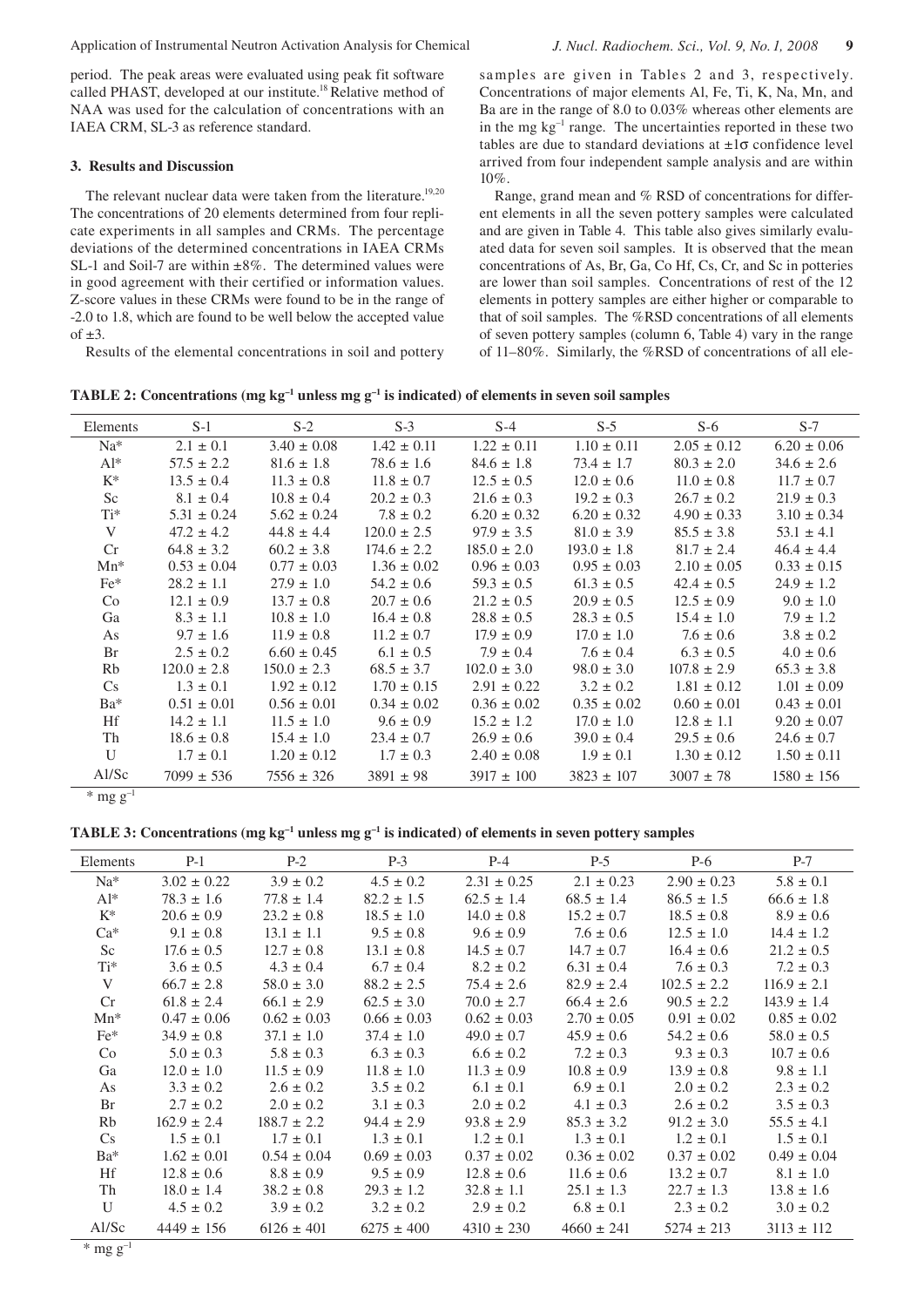**TABLE 4: Mean concentrations (mg kg<sup>-1</sup> unless mg g<sup>-1</sup> is indicated) of pottery and soil samples** 

| Elements | Pottery $(N = 7)$ |       |       |                 |         | Soil $(N = 7)$ |       |                  |                 |         |
|----------|-------------------|-------|-------|-----------------|---------|----------------|-------|------------------|-----------------|---------|
|          | Min.              | Max.  | Mean  | SD <sub>.</sub> | $%$ RSD | Min.           | Max.  | Mean             | SD <sub>.</sub> | $%$ RSD |
| Na*      | 2.1               | 5.8   | 3.5   | 1.3             | 38      | 1.1            | 6.2   | 2.5              | 1.8             | 71      |
| $Al^*$   | 62.5              | 86.5  | 74.6  | 8.8             | 12      | 34.6           | 84.6  | 70.1             | 18.0            | 26      |
| $K^*$    | 8.9               | 23.2  | 16.9  | 4.7             | 28      | 11.0           | 13.5  | 12.0             | 0.8             | 7       |
| $Ca^*$   | 7.6               | 14.4  | 10.8  | 2.5             | 23      |                |       | - Not measured - |                 |         |
| Sc       | 12.7              | 21.2  | 15.7  | 2.9             | 19      | 8.1            | 26.7  | 18.1             | 6.4             | 36      |
| $Ti^*$   | 3.6               | 8.2   | 6.2   | 1.7             | 27      | 3.1            | 7.8   | 5.6              | 1.4             | 25      |
| V        | 58.0              | 116.9 | 84.3  | 20.3            | 24      | 44.8           | 120.0 | 75.6             | 28.5            | 38      |
| Cr       | 61.8              | 143.9 | 80.1  | 29.7            | 37      | 46.4           | 193.0 | 105.1            | 59.5            | 57      |
| $Mn^*$   | 0.47              | 2.7   | 0.97  | 0.77            | 80      | 0.33           | 2.1   | 1.0              | 0.59            | 59      |
| $Fe*$    | 34.9              | 58.0  | 45.2  | 9.0             | 20      | 24.9           | 61.3  | 45.8             | 16.5            | 36      |
| Co       | 5.0               | 10.7  | 7.3   | 2.0             | 28      | 9.0            | 21.2  | 15.7             | 5.1             | 32      |
| Ga       | 9.8               | 13.9  | 11.6  | 1.2             | 11      | 7.9            | 28.8  | 16.6             | 8.8             | 53      |
| As       | 2.0               | 6.9   | 3.8   | 1.9             | 50      | 3.8            | 17.9  | 11.3             | 5.0             | 44      |
| Br       | 2.0               | 4.1   | 2.8   | 0.8             | 27      | 2.5            | 7.9   | 5.9              | 1.9             | 33      |
| Rb       | 55.5              | 188.7 | 110.2 | 47.3            | 43      | 65.3           | 150.0 | 101.6            | 29.9            | 29      |
| Cs       | 1.2               | 1.7   | 1.4   | 0.2             | 13      | 1.0            | 3.9   | 2.0              | 0.8             | 41      |
| Ba*      | 0.36              | 1.62  | 0.63  | 0.45            | 71      | 0.29           | 0.6   | 0.45             | 0.11            | 24      |
| Hf       | 8.1               | 13.2  | 10.9  | 2.1             | 19      | 9.2            | 17.0  | 12.8             | 3.0             | 23      |
| Th       | 13.8              | 38.2  | 25.7  | 8.4             | 33      | 15.4           | 39.0  | 25.3             | 7.7             | 30      |
| U        | 2.3               | 6.8   | 3.8   | 1.5             | 40      | 1.2            | 2.4   | 1.7              | 0.4             | 25      |

 $*$  mg g<sup>-1</sup>

ments of seven soil samples (column 11, Table 4) vary in the range of 23–71% (except 7% for K). The observed large scatter suggests that the origin/source of these pottery as well as soil samples may not be the same.

For the preliminary information on provenance studies, the elemental concentration ratios of the two non-volatile elements Al and Sc were evaluated for soil (Table 2) and pottery (Table 3) samples under study. The concentration ratios of Al to Sc in pottery samples are expected to remain constant during pottery making process as well as afterwards withstanding wear and tear as they are non-volatile elements. The ratios of Al and Sc values of seven soil samples are shown in Figure 2. From the histogram of concentration ratios, inter-site distance grouping of the soil samples was done and they fall into four groups: (i) S1 and S2; (ii) S3, S4, and S5; (iii) S6; and (iv) S7.

Although the number of samples is less, it is apparent that they (soil samples) belong to four distinct groups. In view of this, to validate the visual grouping, the results were subjected to cluster analysis using STASTISTICA 5.1 statistical package.<sup>1,5</sup> We have attempted to group these samples by considering some key elements namely Rb, Cs, Ba, Sc, Cr, Mn, Fe, Co,



**Figure 2.** Histogram of concentration ratios of Al to Sc for seven soil samples.

and Hf. Sodium and K were excluded as they are expected to be mobile during weathering process. The cluster analysis dendogram of seven soil samples are shown in Figure 3. The cluster analysis also supports the above finding that they belong to four groups. The cluster analysis is based on the calculation of the distances between the points representing the samples in the principal axes. The lengths of the links in the dendogram are proportional to the distances between the groups of the samples. From the Figure 3, it is clear that grouping by both methods lead to similar conclusion and thus validated our method of establishing provenance. Further the percentage deviations between two same and different group samples were carried out. The normalized %deviations of concentrations of all elements of S1 with respect to corresponding elements in S7 belonging to farthest locations are in the range of 11–155% except for Ga (5%) e.g., 11.1% for V and 155% for As. The normalized %deviations of S1 with respect to S7 were arrived at by dividing difference between S1 and S7 with S7 and then multiplying with 100. In view of large scatter in the normalized deviation, it could be concluded that S1 and S7 are of different origin. Similarly, the calculated normalized %deviations of concentrations of S4 with respect to S5 are within 10% for most of the elements, which suggest that they are of similar origin. It may be noted that S4 and S5 belong to nearby locations. The method of grouping the soil samples was in agree-



**Figure 3.** Dendogram of seven soil samples obtained by cluster analysis using nine key elements (Sc, Cr, Mn, Fe, Co, Rb, Cs, Ba, and Hf).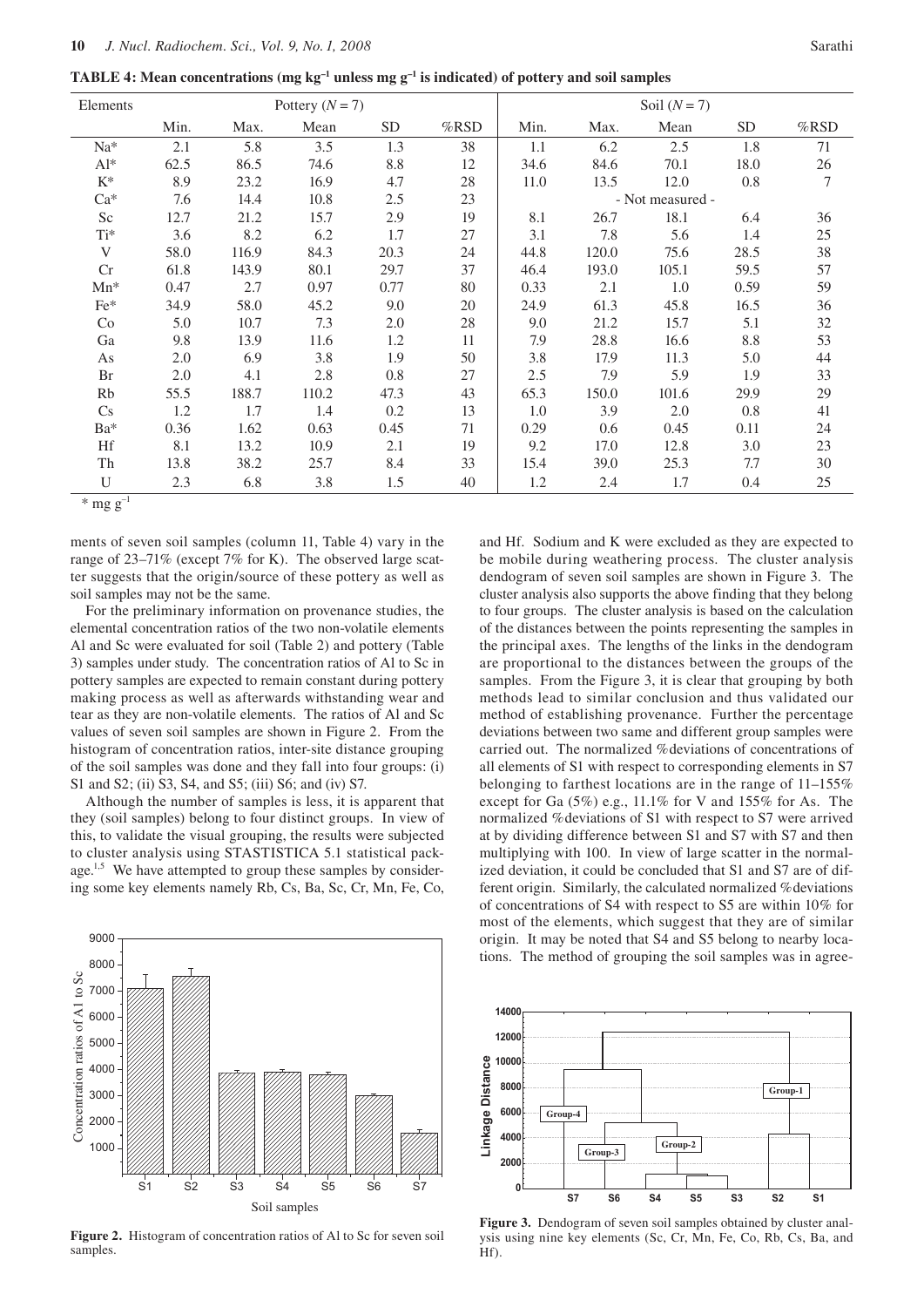

**Figure 4.** Histogram of concentration ratios of Al to Sc for seven pottery samples.

ment with our pre-knowledge of soil collection and vis-à-vis soil origin and thus validates our methodology of establishing provenance.

Similar analysis for pottery samples was carried for establishing grouping/provenance. Both concentration ratio values of Al to Sc and statistical cluster analysis results were used for the grouping of potteries. Histogram of concentration ratios of Al and Sc values is shown in Figure 4. From this figure, it appears that they fall into four groups as given here: (i) P1, P4, and P5; (ii) P2 and P3; (iii) P6; and (iv) P7. These results were subjected to statistical cluster analysis as done for soil samples. The dendogram of pottery samples obtained by cluster analysis is given in Figure 5. It is affirmed from the figure that they fall into same four groups as observed from the concentration ratios of Al to Sc. From Figure 1, it is clear that P3, P4, and P5 were collected from nearby locations. However, results of both concentration ratio values of Al to Sc and cluster analysis suggest that the pottery sample P3 differs from potteries of P4 and P5. This is taken as a clue that P3 may not have been prepared with the same source clay as that of P4 and P5. Further the normalized %deviations of concentrations of all elements of P1 with respect to corresponding elements in P7, belonging to farthest locations, are in the range of 17–230%. This confirms that P1 and P7 are of different origin. Similarly, the normalized %deviations for P4 with respect to P5 (belonging to nearby locations) are within 10% for many elements, which suggests that they are of similar origin.

## **4. Conclusions**

INAA using reactor neutrons and high resolution γ-ray spectrometry was used to determine concentrations of 20 elements of significance in ancient pottery samples. Both the results of Al to Sc concentration ratios and statistical cluster analysis using nine key elements suggest that the pottery samples analyzed fall into four groups. Similar analyses on soil samples suggest that they also belong to four groups. Our approach of establishing provenance or grouping through elemental composition in conjunction with cluster analysis could be used for arriving at the source though the number of samples is less. Our future work on provenance study is being extended to more number of such samples collected from different places of Andhra Pradesh and its neighbouring states.

**Acknowledgements.** The authors are thankful to Dr. V. Venugopal, Director, Radiochemistry and Isotope Group, BARC and Dr. V.K. Manchanda, Head, Radiochemistry Division, BARC for their keen interest, encouragement, and



**Figure 5.** Dendogram of seven pottery samples obtained by cluster analysis using nine key elements (Sc, Cr, Mn, Fe, Co, Rb, Cs, Ba, and Hf).

support for this work. Grateful acknowledgements are due to Dr. J. Kedareswari, Director, Department of Archaeology and Museums, Government of Andhra Pradesh for her support and interest in this work. Authors are thankful to the personnel of Apsara and Dhruva reactors for the cooperation during the irradiation of samples and also to Dr. R.K. Singhal and Shri Ajay Kumar, HPD, BARC for help in statistical analysis. Authors from GITAM Prof. N. Lakshmana Das and D.Partha Sarathi acknowledge UGC, New Delhi for the financial assistance under Major Research Project and UGC-DAE Consortium for Scientific Research, Mumbai for the financial assistance under "Archaeometry studies use INAA" since September 2006.

#### **References**

- (1) J. W. Beal and I. Olmez, J. Radioanal. Nucl. Chem. **221**, 9 (1997).
- (2) H. R. Tykot, *Proc. the international school of physics "Enrico Fermi" Course CLIV*; Eds. M. Milazzo and M. Piacentini, (2004).
- (3) F. Monroy-Guzman and P. Fournier, *IAEA Technical Report Series No 416*, International Atomic Energy Agency, Vienna, Chapter-9, 147 (2003).
- (4) *IAEA Technical Report Series No 416*, International Atomic Energy Agency, Vienna, Chapter-1, 3 (2003).
- (5) M. Balla, G. Keomley, and Gy. Rosner, J. Radioanal. Nucl. Chem. **141**, 7 (1990).
- (6) I. Rossini, J.C. Abbe, B. Guevara, and R. Tenorio, J. Radioanal. Nucl. Chem. **170**, 411 (1993).
- (7) D. Tenorio, M.G. Alamzan-Torres, F. Monroy-Guzman, N.L. Rodriguez-Garcia, and C. Longoria Luis, J. Radioanal. Nucl. Chem. **266**, 471 (2005).
- (8) W.D. James, R. L. Brewing, and H.J. Hafer, J. Radioanal. Nucl. Chem. **192**, 109 (1995).
- (9) M. Roumie, P. Reynolds, C. Atallah, E. Bakraji, K. Zahraman, and B. Nsouli, Nucl. Instrum. Methods B, **249**, 612 (2006).
- (10) E. H. Bakraji, J. Radioanal. Nucl. Chem. **264**, 645 (2005).
- (11) K. T. Biro, J. Radioanal. Nucl. Chem. **265**, 235 (2005).
- (12) E. Witkowska, K. Szczepaniak, and M. Biziuk, J. Radioanal. Nucl. Chem. **265**, 141 (2005).
- (13) C. Menninga, L Minc, M. D. Glascock, and C. Descantes C, J. Radioanal. Nucl. Chem. **266**, 235 (2005).
- (14) U.M.Vinagre Filho, R.M. Latini, A.V.B. Bellido, A. Buarque, and A.M. Borges, Brazilian J. of Phys. **35**, 779  $(2005)$ .
- (15) R. Acharya, *Ph. D. Thesis,* University of Mumbai, Mumbai, India (2000).
- (16) R. Acharya and A.V.R. Reddy, *IANCAS Bulletin*, Indian Association of Nuclear and Allied Scientist, Bhaba Atomic Research Centre, **Vol II (2)**, 111 (2003).